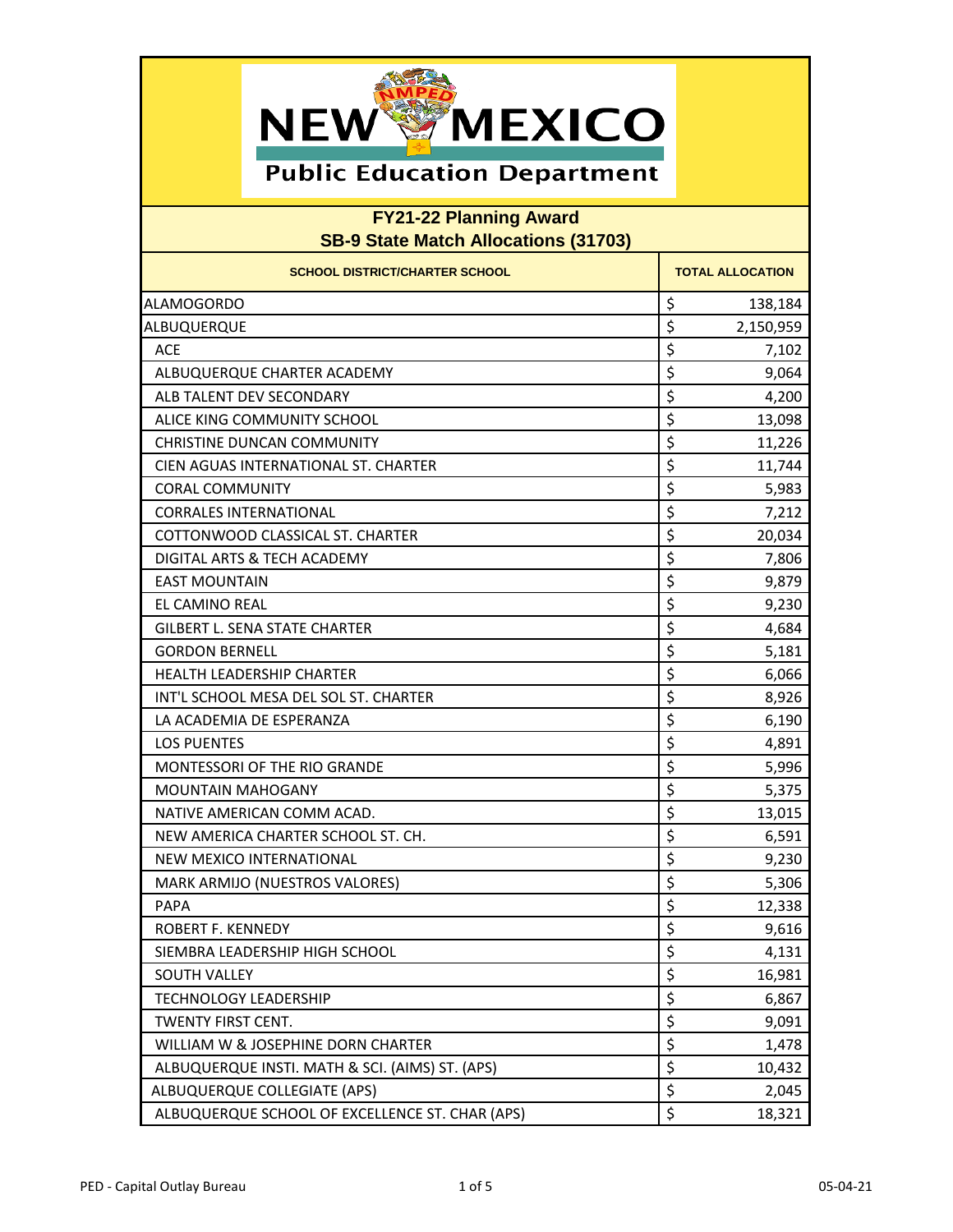

| <b>SCHOOL DISTRICT/CHARTER SCHOOL</b>       | <b>TOTAL ALLOCATION</b> |
|---------------------------------------------|-------------------------|
| ALBUQUERQUE SIGN LANGUAGE ST. CHARTER (APS) | \$<br>2,846             |
| ALTURA PREPARATORY SCHOOL (APS)             | \$<br>2,459             |
| AMY BIEHL ST. CHARTER (APS)                 | \$<br>8,235             |
| CESAR CHAVEZ COMM. ST. CHARTER (APS)        | \$<br>5,485             |
| <b>EXPLORE ACADEMY (ALBUQUERQUE)</b>        | \$<br>12,850            |
| HORIZON ACADEMY WEST ST. CHARTER (APS)      | \$<br>12,552            |
| LA PROMESA ST. CHARTER (APS)                | \$<br>10,604            |
| MEDIA ARTS COLLAB. ST. CHARTER (APS)        | \$<br>5,983             |
| MISSION ACHIEVEMENT & SUCCESS-MAS (APS)     | \$<br>35,896            |
| MONTESSORI ELEMEMTARY ST. CHARTER (APS)     | \$<br>11,855            |
| NORTH VALLEY ACADEMY ST. CHARTER (APS)      | \$<br>12,663            |
| SOUTH VALLEY PREP ST. CHARTER (APS)         | \$<br>4,725             |
| SOUTHWEST AER., MATH & SCIENCE-SAMS (APS)   | \$<br>7,420             |
| SOUTHWEST PREPATORY LEARNING CENTER (APS)   | \$<br>5,319             |
| SOUTHWEST SECONDARY LEARNING CENTER (APS)   | \$<br>5,140             |
| <b>SOLARE COLLEGIATE (APS)</b>              | \$<br>3,731             |
| THE GREAT ACADEMY (APS)                     | \$<br>4,352             |
| TIERRA ADENTRO ST. CHARTER (APS)            | \$<br>7,682             |
| <b>ANIMAS</b>                               | \$<br>14,827            |
| <b>ARTESIA</b>                              | \$<br>95,762            |
| <b>AZTEC</b>                                | \$<br>63,434            |
| <b>MOSAIC ADADEMY CHARTER</b>               | \$<br>4,379             |
| <b>BELEN</b>                                | \$<br>102,483           |
| <b>BERNALILLO</b>                           | \$<br>85,566            |
| <b>BLOOMFIELD</b>                           | \$<br>69,825            |
| <b>CAPITAN</b>                              | \$<br>15,709            |
| CARLSBAD                                    | \$<br>182,061           |
| JEFFERSON MONT. ACAD.                       | \$<br>6,422             |
| PECOS CONNECTIONS                           | $\zeta$<br>32,965       |
| <b>CARRIZOZO</b>                            | \$<br>7,240             |
| CENTRAL CONS.                               | \$<br>302,394           |
| DREAM DINE' (CENTRAL)                       | \$<br>1,065             |
| <b>CHAMA VALLEY</b>                         | \$<br>15,567            |
| <b>CIMARRON</b>                             | \$<br>13,661            |
| <b>MORENO VALLEY HIGH</b>                   | \$<br>2,371             |
| <b>CLAYTON</b>                              | \$<br>16,098            |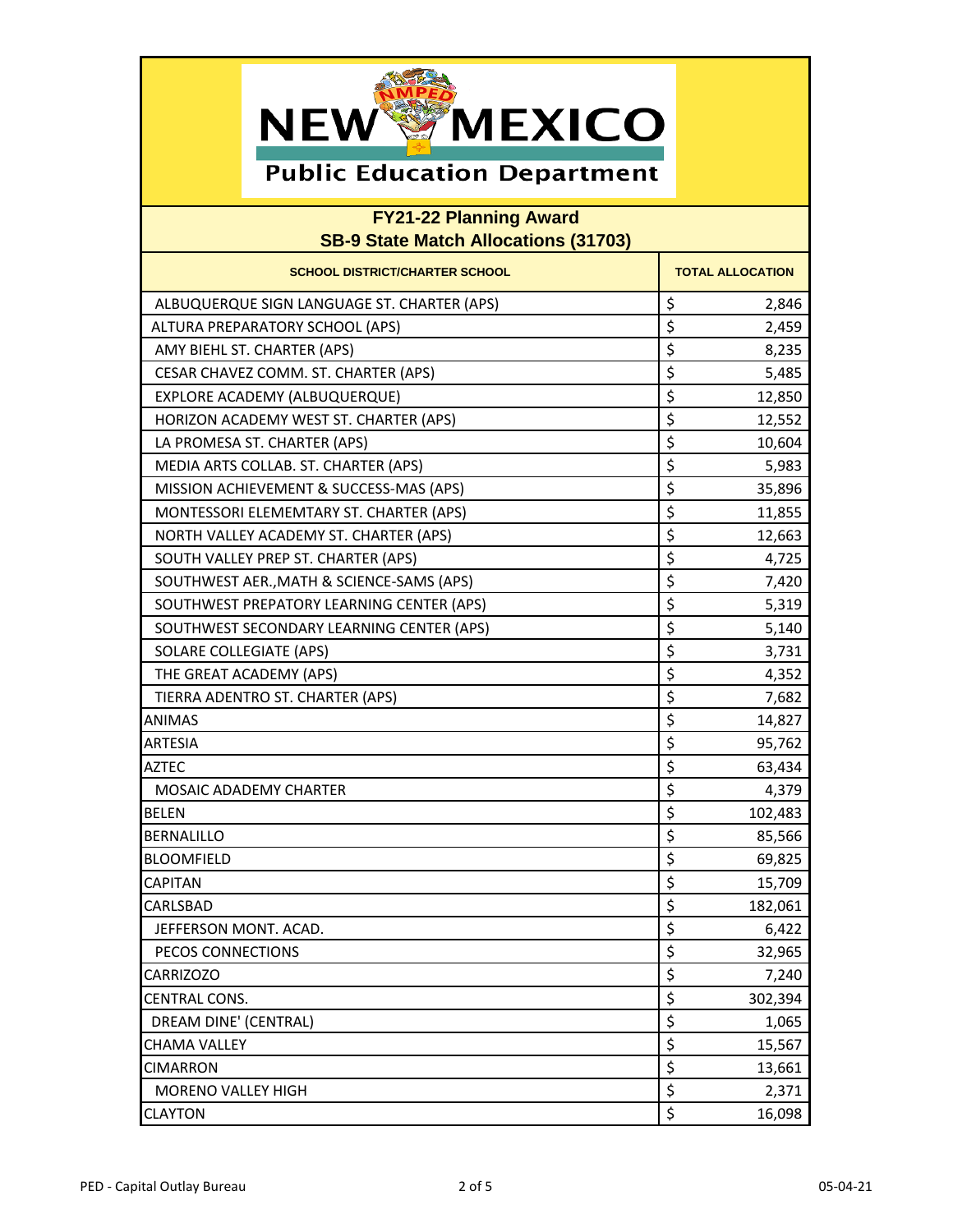

| <b>SCHOOL DISTRICT/CHARTER SCHOOL</b> | <b>TOTAL ALLOCATION</b>          |
|---------------------------------------|----------------------------------|
| <b>CLOUDCROFT</b>                     | \$<br>14,594                     |
| <b>CLOVIS</b>                         | \$<br>799,687                    |
| <b>COBRE CONS.</b>                    | \$<br>66,790                     |
| <b>CORONA</b>                         | \$<br>4,623                      |
| <b>CUBA</b>                           | \$<br>22,326                     |
| <b>DEMING</b>                         | \$<br>738,959                    |
| DEMING CESAR CHAVEZ                   | \$<br>22,937                     |
| <b>DES MOINES</b>                     | \$<br>5,119                      |
| <b>DEXTER</b>                         | \$<br>172,999                    |
| <b>DORA</b>                           | \$<br>53,961                     |
| <b>DULCE</b>                          | \$<br>21,655                     |
| <b>ELIDA</b>                          | \$<br>32,729                     |
| <b>ESPAÑOLA</b>                       | \$<br>166,269                    |
| LA TIERRA MONTESSORI (ESPANOLA)       | \$<br>3,199                      |
| MCCURDY CHARTER SCHOOL (ESPANOLA)     | \$<br>28,251                     |
| <b>ESTANCIA</b>                       | \$<br>36,066                     |
| <b>EUNICE</b>                         | \$<br>23,992                     |
| <b>FARMINGTON</b>                     | \$<br>409,317                    |
| <b>FLOYD</b>                          | \$<br>82,533                     |
| FT. SUMNER                            | \$<br>10,463                     |
| <b>GADSDEN</b>                        | \$<br>2,838,239                  |
| <b>GALLUP</b>                         | \$<br>2,599,897                  |
| DZIT DIT LOOL DEAP (GALLUP)           | \$<br>9,580                      |
| HOZHO ACADEMY (GALLUP)                | \$<br>71,424                     |
| MIDDLE COLLEGE HIGH                   | \$<br>29,103                     |
| SIX DIRECTIONS (GALLUP)               | \$<br>17,583                     |
| <b>GRADY</b>                          | \$<br>65,379                     |
| <b>GRANTS</b>                         | \$<br>540,418                    |
| <b>HAGERMAN</b>                       | $\zeta$<br>126,225               |
| <b>HATCH</b>                          | \$<br>273,832                    |
| <b>HOBBS</b>                          | \$<br>257,076                    |
| <b>HONDO</b>                          | $\overline{\xi}$<br>20,528       |
| <b>HOUSE</b>                          | $\overline{\xi}$<br>26,734       |
| <b>JAL</b>                            | $\overline{\xi}$<br>14,896       |
| <b>JEMEZ MOUNTAIN</b>                 | $\overline{\xi}$<br>9,660        |
| <b>JEMEZ VALLEY</b>                   | $\overline{\varsigma}$<br>10,006 |
| SAN DIEGO RIVERSIDE CHARTER           | $\overline{\xi}$<br>3,364        |
| WALATOWA CHARTER HIGH (JEMEZ VALLEY)  | \$<br>2,122                      |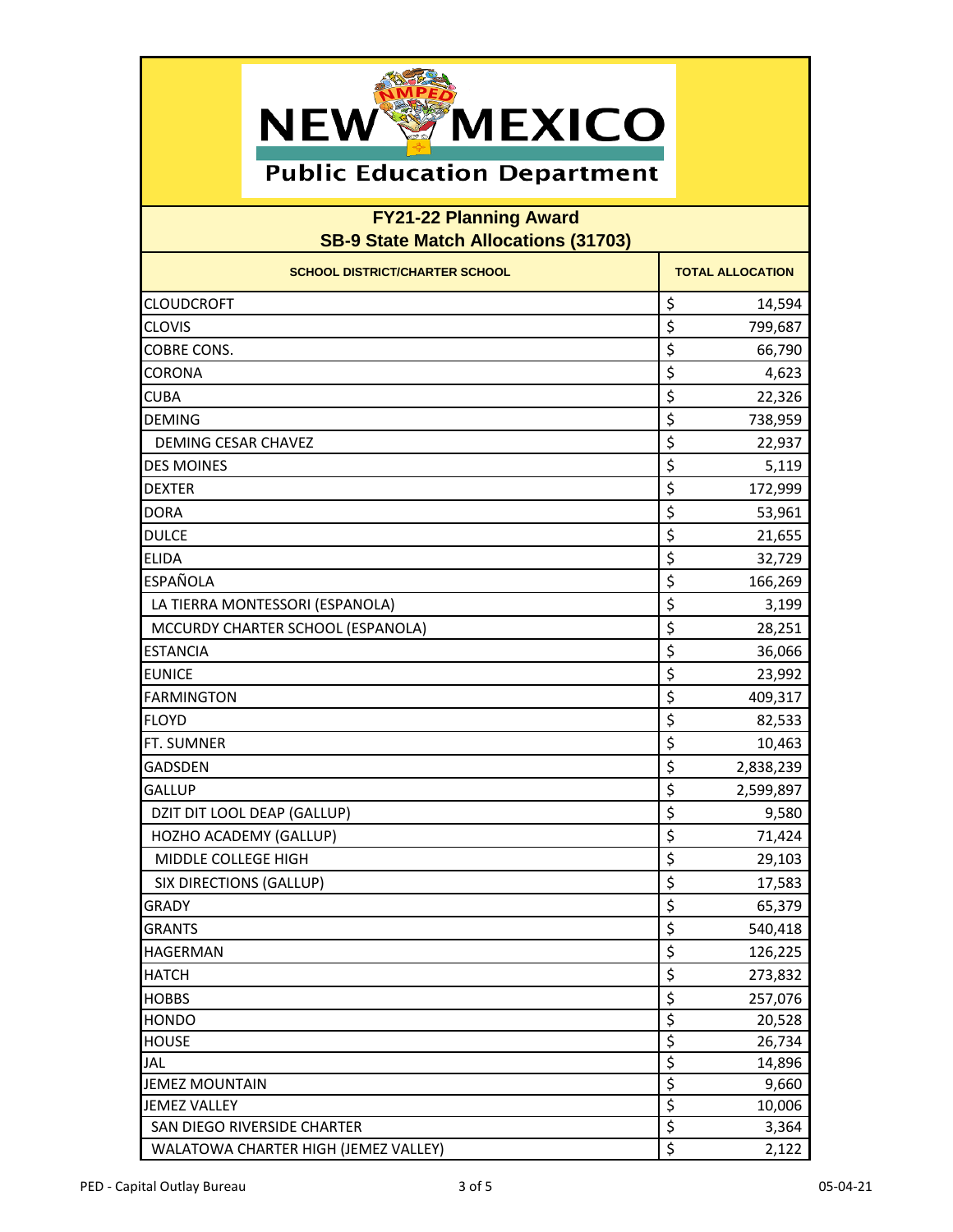

| <b>SCHOOL DISTRICT/CHARTER SCHOOL</b>        | <b>TOTAL ALLOCATION</b>              |
|----------------------------------------------|--------------------------------------|
| <b>LAKE ARTHUR</b>                           | \$<br>5,665                          |
| <b>LAS CRUCES</b>                            | $\overline{\mathsf{S}}$<br>1,399,065 |
| ALMA D' ARTE STATE CHARTER (LAS CRUCES)      | \$<br>7,486                          |
| J. PAUL TAYLOR ACADEMY (LAS CRUCES)          | \$<br>11,743                         |
| LA ACADEMIA DOLORES HUERTA (LAS CRUCES)      | \$<br>4,756                          |
| LAS MONTANAS (LAS CRUCES)                    | \$<br>10,245                         |
| NEW AMERICA SCHOOL (LAS CRUCES)              | \$<br>11,655                         |
| RAICES DEL SABER XINACHTLI (LAS CRUCES)      | \$<br>1,791                          |
| <b>LAS VEGAS CITY</b>                        | \$<br>43,205                         |
| LOGAN                                        | \$<br>10,855                         |
| <b>LORDSBURG</b>                             | \$<br>16,020                         |
| <b>LOS LUNAS</b>                             | \$<br>1,037,318                      |
| SCHOOL OF DREAMS ST. CHARTER (LOS LUNAS)     | \$<br>56,804                         |
| LOVING                                       | \$<br>19,008                         |
| <b>LOVINGTON</b>                             | \$<br>107,555                        |
| <b>MAGDALENA</b>                             | \$<br>99,541                         |
| <b>MAXWELL</b>                               | \$<br>36,167                         |
| <b>MELROSE</b>                               | \$<br>40,973                         |
| <b>MESA VISTA</b>                            | \$<br>10,588                         |
| <b>MORA</b>                                  | \$<br>14,342                         |
| <b>MORIARTY</b>                              | \$<br>57,078                         |
| ESTANCIA VALLEY (MORIARTY)                   | \$<br>14,695                         |
| <b>MOSQUERO</b>                              | \$<br>4,797                          |
| <b>MOUNTAINAIR</b>                           | \$<br>9,818                          |
| <b>PECOS</b>                                 | \$<br>18,493                         |
| PEÑASCO                                      | \$<br>42,435                         |
| POJOAQUE                                     | \$<br>269,381                        |
| <b>PORTALES</b>                              | \$<br>327,499                        |
| <b>QUEMADO</b>                               | \$<br>7,397                          |
| <b>RATON</b>                                 | \$<br>24,685                         |
| <b>RIO RANCHO</b>                            | \$<br>937,928                        |
| ASK ACADEMY ST. CHARTER (RIO RANCHO)         | \$<br>29,647                         |
| SANDOVAL ACADEMY OF BIL ED SABE (RIO RANCHO) | \$<br>10,057                         |
| <b>ROSWELL</b>                               | \$<br>1,302,558                      |
| SIDNEY GUTIERREZ                             | \$<br>8,625                          |
| <b>ROY</b>                                   | \$<br>41,253                         |
| <b>RUIDOSO</b>                               | $\overline{\mathcal{S}}$<br>49,589   |
| <b>SAN JON</b>                               | \$<br>49,713                         |
| <b>SANTA FE</b>                              | \$<br>330,574                        |
| <b>ACAD FOR TECH &amp; CLASSICS</b>          | \$<br>10,143                         |
| MASTERS PROGRAM ST. CHARTER (SANTA FE)       | \$<br>7,069                          |